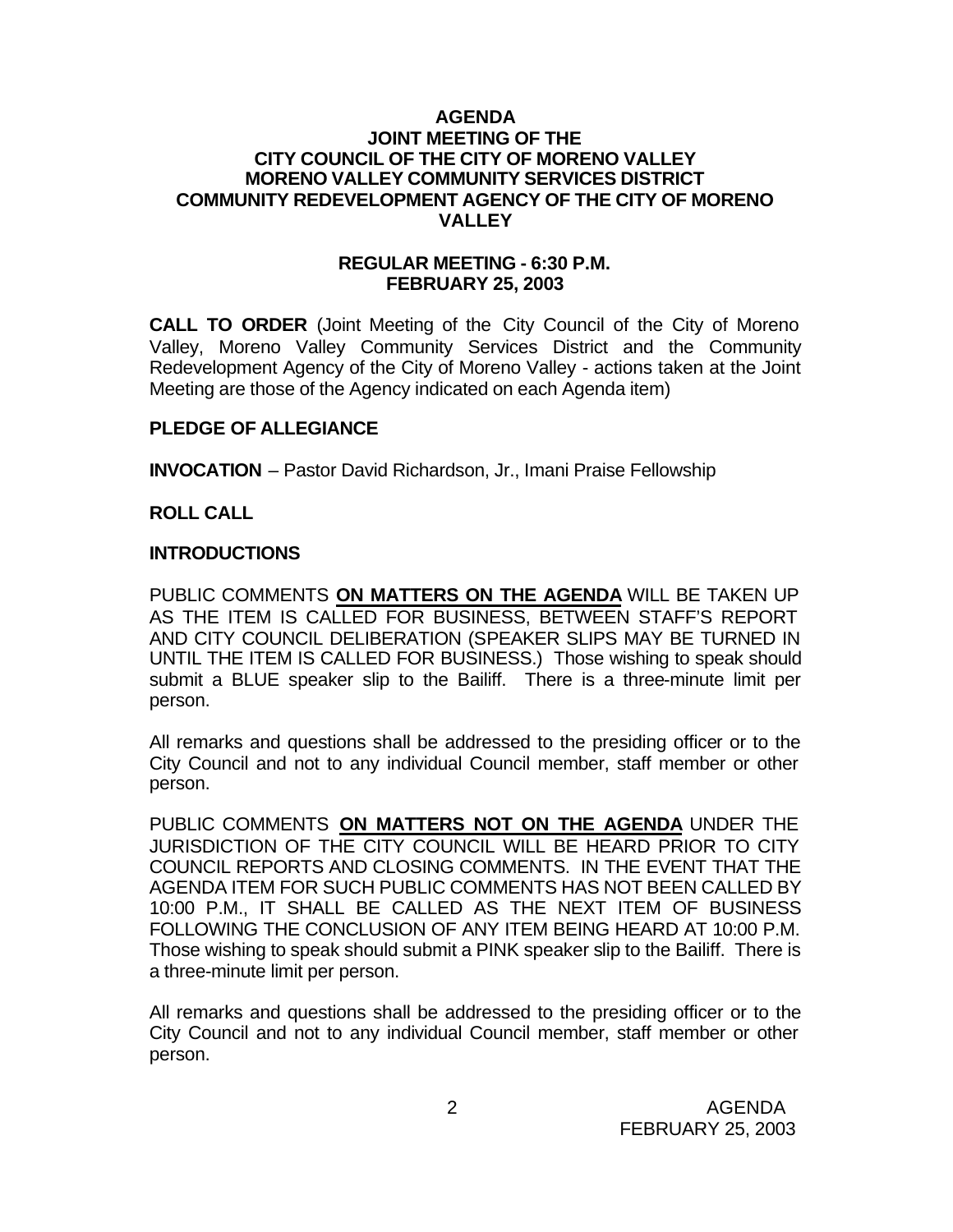# **JOINT CONSENT CALENDARS (SECTIONS A-C) OF THE CITY COUNCIL OF THE CITY OF MORENO VALLEY, MORENO VALLEY COMMUNITY SERVICES DISTRICT, COMMUNITY REDEVELOPMENT AGENCY OF THE CITY OF MORENO VALLEY, AND THE MORENO VALLEY PUBLIC FACILITIES FINANCING CORPORATION**

All items listed under the Consent Calendars, Sections A, B, and C, are considered to be routine and non-controversial, and may be enacted by one motion unless a member of the Council, Community Services District, or Redevelopment Agency requests that an item be removed for separate action. The motion to adopt the Consent Calendars is deemed to be a separate motion by each Agency and shall be so recorded by the City Clerk. Items withdrawn for report/discussion will be heard after public hearing items.

# **A. CONSENT CALENDAR** - **CITY COUNCIL**

- A1. ORDINANCES FIRST READING BY TITLE ONLY Recommendation: Waive reading of all Ordinance Introductions and read by title only.
- A2. GRANTING OF TITLE INTERESTS TO RIVERSIDE COUNTY TRANSPORTATION COMMISSION FOR STATE HIGHWAY ROUTE 60 RIGHT-OF-WAY PURPOSES (Report of: Director of Public Works/City Engineer) Recommendation: Authorize the Mayor to execute the Quitclaim Deed for the City's interest in the southerly 15 feet of Lot 44 of the Sunnymead Orchard Farms Tract that was reserved for State Highway 60 right-of-way purposes, to Riverside County Transportation Commission (RCTC) and return the fully-executed Quitclaim Deed to RCTC for acceptance and processing.
- A3. RESOLUTION NO. 2003-08, A RESOLUTION OF THE CITY COUNCIL OF THE CITY OF MORENO VALLEY AUTHORIZING ACCEPTANCE OF THE PUBLIC RIGHT-OF-WAY IMPROVEMENTS CONSTRUCTED BY THE MORENO VALLEY UNIFIED SCHOOL DISTRICT AS COMPLETE AND ACCEPTING LASSELLE STREET AND JOHN F. KENNEDY DRIVE INTO THE CITY MAINTAINED STREET SYSTEM (MORENO VALLEY UNIFIED SCHOOL DISTRICT) (Report of: Director of Public Works/City Engineer) Recommendation: Approve Resolution No. 2003-008 authorizing

acceptance of the public right-of-way improvements constructed by Moreno Valley Unified School District as complete and accepting Lasselle Street and John F. Kennedy Drive into the City Maintained Street System.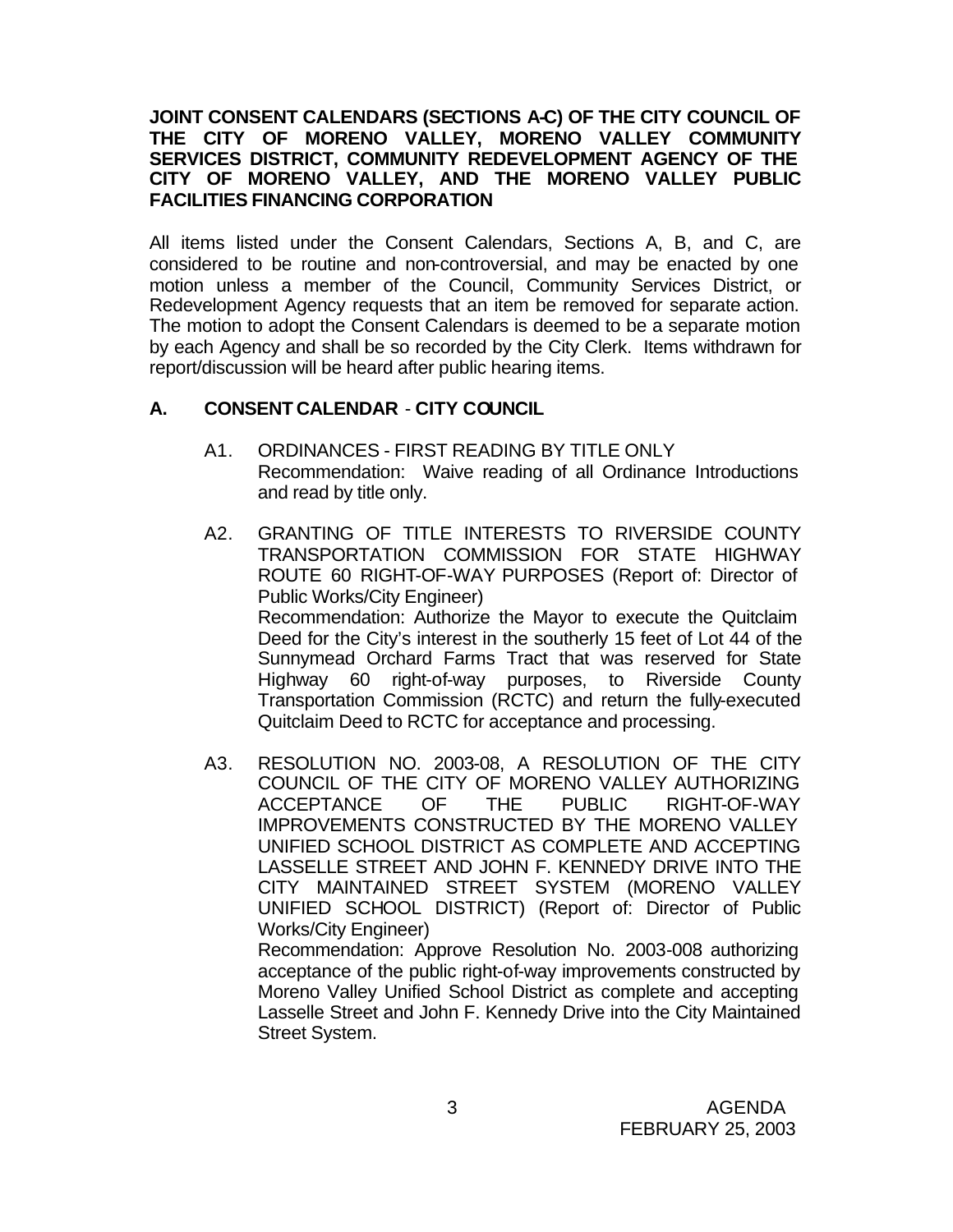## Resolution No. 2003-08

A Resolution of the City Council of the City of Moreno Valley, California, Authorizing the Acceptance of the Public Right-of-Way Improvements as Complete Within the Vista Del Lago High School Project, and Accepting Lasselle Street and John F. Kennedy Drive into the City Maintained Street System

- A4. APPROVAL OF FINAL MAP 23553-5 AND 23553-6 SINGLE FAMILY RESIDENTIAL PROJECTS AND ACCEPT AGREEMENTS & BONDS FOR PUBLIC RIGHT-OF-WAY IMPROVEMENTS, EAST SIDE OF PIGEON PASS ROAD, NORTH OF SUNNYMEAD RANCH PARKWAY (MV DEVELOPMENT, LLC) (Report of: Director of Public Works/City Engineer) Recommendation: Approve Final Maps 23553-5 & 23553-6, authorize the City Clerk to sign the maps and transmit said maps to the County Recorder's Office for recordation; accept the bonds and Agreement for Public Improvements for each final map; authorize the Mayor to execute the agreements; and direct the City Clerk to forward the signed agreements to the County Recorder's Office for recordation.
- A5. MINUTES REGULAR MEETING OF FEBRUARY 11, 2003 (Report of: City Clerk) Recommendation: Approve as submitted.
- A6. RESOURCE INCREASES TO ADJUST TO SUSTAINED INCREASED SERVICE DEMAND IN THE TRANSPORTATION ENGINEERING DIVISION (Report of: Director of Public Works/City Engineer) Recommendation: Approve the addition of one (1) Senior Civil Engineer in the Transportation Engineering Division of the Public Works Division of the Public Works Department and appropriate

\$32,217 from General Fund Unreserved Fund balance for Public Works/Transportation Engineering Division personnel services for the remainder of FY 2002/03 to Public Works/Transportation Engineering Division 010.531.

A7. POLICE SERVICES STUDY CONSULTANT (Report of: Assistant City Manager) Recommendation: Retain Maximus, Inc. as consultant for the police services contract study.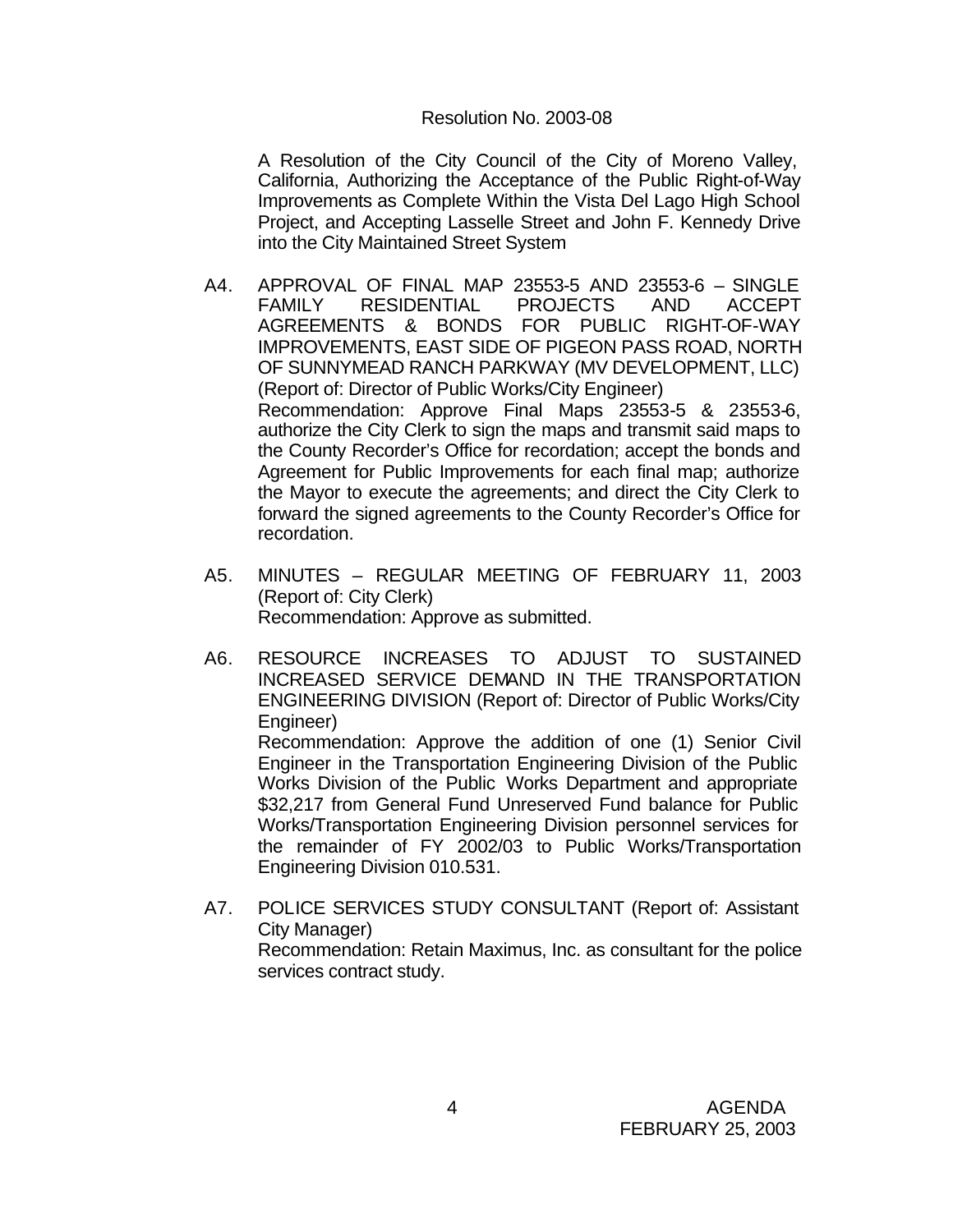# **B. CONSENT CALENDAR** - **COMMUNITY SERVICES DISTRICT**

- B1. ORDINANCES FIRST READING BY TITLE ONLY Recommendation: Waive reading of all Ordinance Introductions and read by title only.
- B2. RESOLUTION NO. CSD 2003-03, ZONE M (COMMERCIAL/INDUSTRIAL IMPROVED MEDIAN MAINTENANCE) (Report of: Director of Public Works/City Engineer) Recommendation: Rescind Resolution No. CSD 2003-02, because it does not comply with the 30-day statutory time frame required between the adoption of the resolution of intent to form a zone and the date set in the resolution to hold the public hearing for formation of CSD Zone M (Commercial/Industrial Improved Median Maintenance) in accordance with the California Government Code 61773; and approve and adopt Resolution No. CSD 2003-03, for the purpose of expressing the intent of the CSD Board of Directors to hold a public hearing to establish CSD Zone M (Commercial/Industrial Improved Median Maintenance)

# Resolution No. CSD 2003-03

A Resolution of the Moreno Valley Community Services District of the City of Moreno Valley, California, Expressing the Intent of the Board to Hold a Hearing on the Proposal to Establish Zone M within the District for the Purpose of Furnishing Commercial/Industrial Median Maintenance

B3. MINUTES – REGULAR MEETING OF FEBRUARY 11, 2003 (Report of: City Clerk) Recommendation: Approve as submitted.

# **C. CONSENT CALENDAR** - **COMMUNITY REDEVELOPMENT AGENCY**

- C1. ORDINANCES FIRST READING BY TITLE ONLY Recommendation: Waive reading of all Ordinance Introductions and read by title only.
- C2. MINUTES REGULAR MEETING OF FEBRUARY 11, 2003 (Report of: City Clerk) Recommendation: Approve as submitted.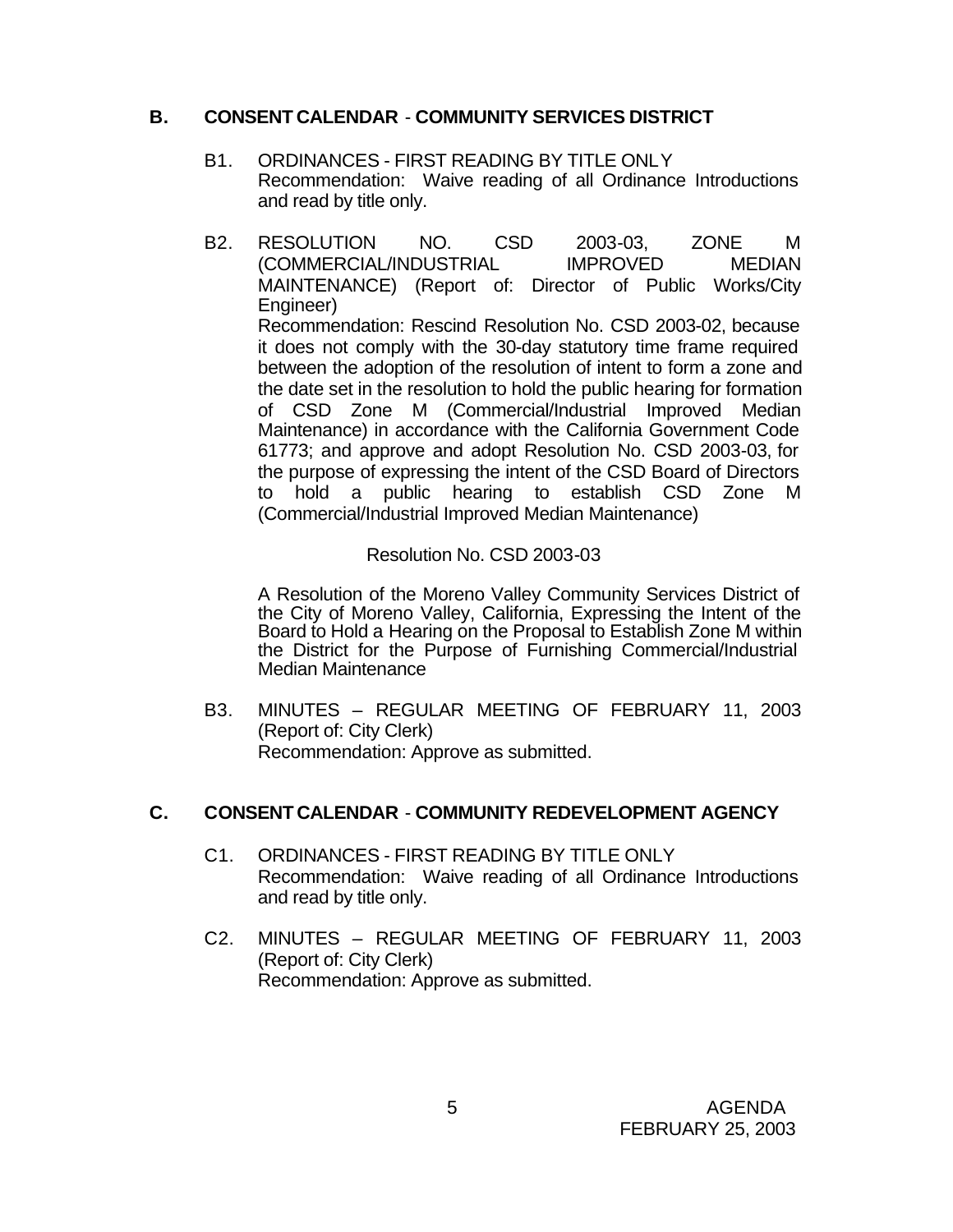# **D. PUBLIC HEARINGS**

Questions or comments from the public on a Public Hearing matter are limited to five minutes per individual and must pertain to the subject under consideration.

Those wishing to speak should complete and submit a GOLDENROD speaker slip to the Bailiff.

- D1. PUBLIC HEARING FOR INCLUSION OF TENTATIVE TRACT 30233 (AND ALL AFFECTED PHASES) INTO THE COMMUNITY SERVICES DISTRICT ZONE B (RESIDENTIAL STREET LIGHTING) PROGRAM – SOUTH OF JOHN F. KENNEDY DRIVE BETWEEN CHAMPIONSHIP DRIVE AND CACTUS AVENUE (Report of: Director of Public Works/City Engineer) Recommendation: Tabulate the mail ballots for the CSD Zone B Program; verify and accept the results of the mail ballot proceeding as identified on the Official Tally Sheet and Assessor Parcel Number (APN) listing; receive and file with the City Clerk's Office the accepted Official Tally Sheet and APN listing; and authorize and impose the CSD Zone B charge.
- D2. PUBLIC HEARING FOR INCLUSION OF TENTATIVE TRACT 30232 (AND ALL AFFECTED PHASES) INTO THE COMMUNITY SERVICES DISTRICT ZONE B (RESIDENTIAL STREET LIGHTING) PROGRAM – SOUTH OF CACTUS AVENUE/JOHN F. KENNEDY DRIVE AND EAST OF CHAMPIONSHIP DRIVE (Report of: Director of Public Works/City Engineer) Recommendation: Tabulate the mail ballots for the CSD Zone B Program; verify and accept the results of the mail ballot proceeding as identified on the Official Tally Sheet and Assessor Parcel Number (APN) listing; receive and file with the City Clerk's Office the accepted Official Tally Sheet and APN listing; and authorize and impose the CSD Zone B charge.
- D3. PUBLIC HEARING FOR ADOPTION OF A RESOLUTION IMPLEMENTING THE POLICIES AND PROCEDURES ESTABLISHED IN THE WESTERN RIVERSIDE COUNTY TRANSPORTATION UNIFORM MITIGATION PROGRAM NEXUS STUDY, AND INTRODUCTION OF ORDINANCE AUTHORIZING PARTICIPATION IN THE WESTERN RIVERSIDE COUNTY TRANSPORTATION UNIFORM MITIGATION FEE PROGRAM (Report of: Director of Public Works/City Engineer) Recommendation: That the City Council, after conducting a public hearing: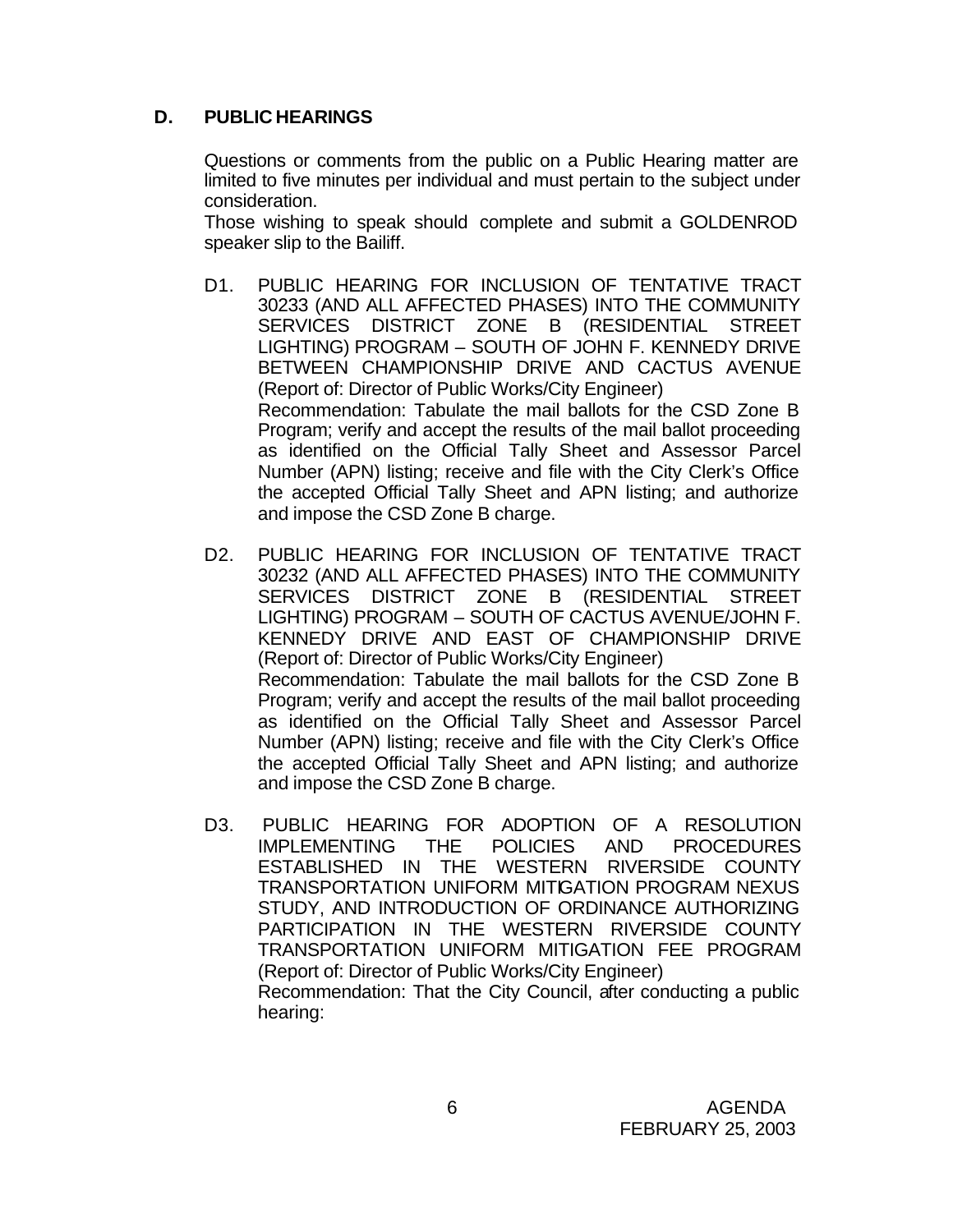1. Adopt Resolution No. 2003-12, authorizing the City of Moreno Valley to implement the policies and procedures established in the Western Riverside County Transportation Uniform Mitigation Program Nexus Study

# Resolution No. 2003-12

A Resolution of the City Council of the City of Moreno Valley Authorizing Implementation of the Policies and Procedures Established in the Western Riverside County Transportation Uniform Mitigation Program Nexus Study

2. Introduce Ordinance No. 622, amending Title 3 of the City of Moreno Valley Municipal Code by adding a new chapter 3.44 authorizing participation in the Western Riverside County Transportation Uniform Mitigation Fee Program (Roll Call Required)

## Ordinance No. 622

An Ordinance of the City of Moreno Valley Amending Title 3 of the City of Moreno Valley Municipal Code, by Adding a New Chapter 3.44 Authorizing Participation in the Western Riverside County Transportation Uniform Mitigation Fee Program

- D4. PUBLIC HEARINGS REGARDING A GENERAL PLAN AMENDMENT AND RELATED APPLICATIONS (Report of: Director of Community and Economic Development)
	- **A.** A PUBLIC HEARING TO REVIEW THE APPLICATIONS BY WINCHESTER AND ASSOCIATES FOR A GENERAL PLAN AMENDMENT (PA02-0089) AND CHANGE OF ZONE (PA02- 0090) TO CHANGE THE DESIGNATION FROM COMMUNITY COMMERCIAL (CC) TO RESIDENTIAL, 15 UNITS PER ACRE (R15) ON A 1.90 ACRE SITE ON THE SOUTH SIDE OF HEMLOCK AVENUE, WEST OF PERRIS BOULEVARD Recommendation: If General Plan Amendment applications PA00- 0035, PA00-0037 and PA02-0047 are approved in concept by the City Council, staff recommends that the City Council either:
		- 1. **ADOPT** A Negative Declaration for applications PA02-0089 and PA02-0090 pursuant to Section 15070 (a)(2) of the California Environmental Act (CEQA) Guidelines.The projects, individually and cumulatively, will not result in a significant effect on the environment;
		- 2. **APPROVE** City Council Resolution 2003-09, approving PA02-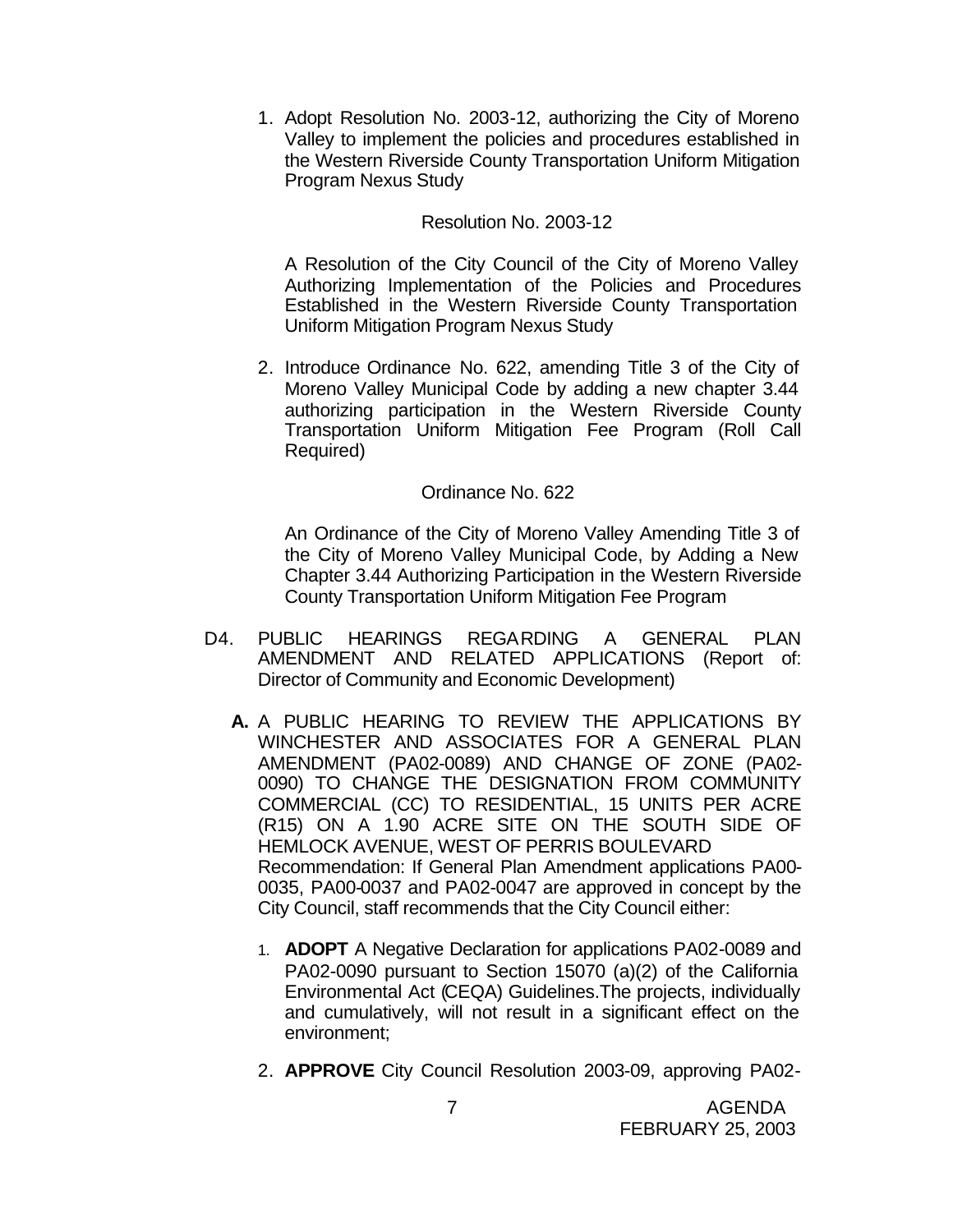0089 thereby establishing general plan land use map designations of Residential 15 for certain properties as described in the Resolution; and

#### Resolution No. 2003-09

A Resolution of the City Council of the City of Moreno Valley, California, Approving a General Plan Amendment That Includes the Following Applications to Amend the General Plan Land Use Map: PA02-0089 (Involving Approximately 1.9 Acres on the South Side of Hemlock Avenue, West of Perris Boulevard); PA02-0047 (Involving Approximately 33 acres on the Northeast and Northwest Corners of State Route 60 and Oliver Street); PA00-0035 (Involving Approximately 60 Acres Located Between Casey Road and Manzanita Avenue, East of Perris Boulevard); and PA00-0037 (Involving Approximately 138 Acres Generally Located at the North End of Old Perris Boulevard, Outside of the City Limits)

3. **INTRODUCE** City Council Ordinance No. 619, approving (1) PA02-0090, a request to change the zoning classifications for certain property to Residential 15 as described in the Ordinance.

#### Ordinance No. 619

An Ordinance of the City Council of the City of Moreno Valley, California, Approving a Zone Change from Community Commercial to Residential 15 on 1.90 Acres on the South Side of Hemlock Avenue and West of Perris Boulevard

## OR

If General Plan Amendment applications PA00-0035, PA00-0037 and PA02-0047 **are not approved** in concept by the City Council, staff recommends that the City Council:

- 1. **ADOPT** a Negative Declaration(s) for applications PA02-0089 and PA02-0090. The projects, individually and cumulatively, will not result in a significant effect on the environment;
- 2. **APPROVE** Resolution 2003-09 **IN CONCEPT**, a resolution approving application PA02-0089, establishing general plan land use map designation of Residential 15 for certain properties as described in the Resolution; and **DEFER ADOPTION** of Resolution 2003-09 until General Plan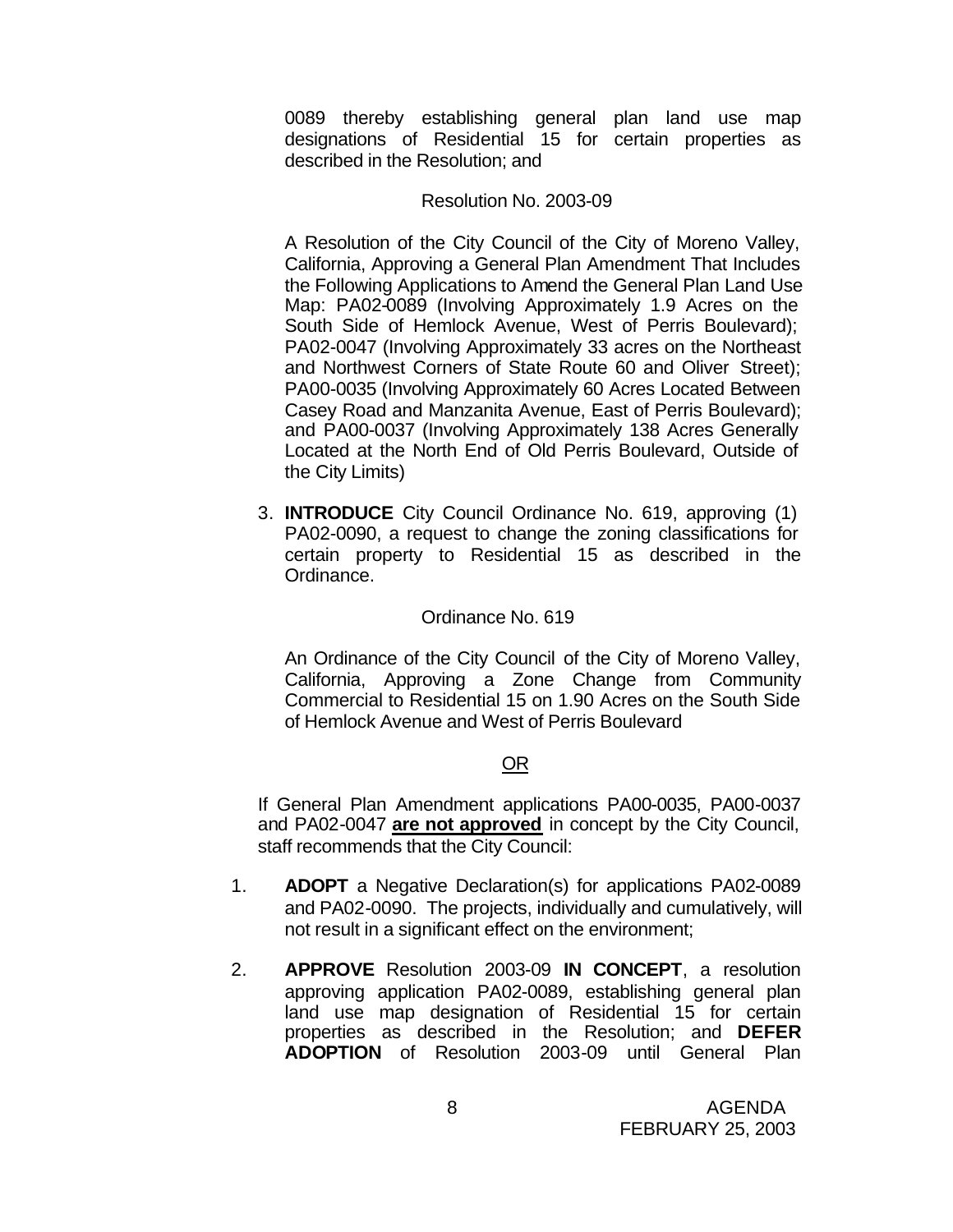Amendment applications PA02-0036, PA00-0037 and PA02- 0047 have been approved or approved in concept by the City Council; and

- 3. **INTRODUCE** City Council Ordinance No. 619 **IN CONCEPT**, approving (1) PA02-0090, a request to change the zoning classifications for certain property to Residential 15 as described in the Ordinance, and **DEFER INTRODUCTION** of the Ordinance until Resolution 2003-09 has been approved. (roll call required).
- **B.** A PUBLIC HEARING REGARDING A GENERAL PLAN AMENDMENT (PA02-0047) CHANGE OF ZONE (PA02-0048) AND CONDITIONAL USE PERMIT (PA02-0049) FOR A TENTATIVE TRACT MAP TO SUBDIVIDE A 42.27 ACRE PARCEL INTO 67 SINGLE-FAMILY RESIDENTIAL LOTS AND VARIOUS LETTERED OPEN SPACE LOTS, LOCATED ON THE NORTHWEST AND NORTHEAST CORNERS OF HIGHWAY 60 AND OLIVER STREET AND THE NORTHWEST CORNERS OF MORENO BEACH DRIVE AND HEMLOCK STREET (Report of: Director of Community and Economic Development)

Recommendation: That the City Council conduct a public hearing and take either of the following actions:

If General Plan Amendment applications PA00-0035, PA00-0037 and PA02-0089 are approved in concept by the City Council, staff recommends that the City Council:

- 1. ADOPT a Negative Declaration for PA02-0047 (General Plan Amendment), PA02-0048 (Change of Zone), and PA02-0049 (Tentative Tract Map) pursuant to Section 21080 (C) (1) and Section 15070 (a) (2) of the California Environmental Quality Act (CEQA) Guidelines. The projects individual and cumulatively, will not result in a significant effect on the environment;
- 2. APROVE City Council Resolution 2003-09 approving PA00- 0035, PA00-0037, PA02-0089, and PA02-0047, thereby establishing general plan land use map designations for certain properties as described in the Resolution;

Resolution No. 2003-09

A Resolution of the City Council of the City of Moreno Valley, California, Approving a General Plan Amendment That Includes the Following Applications to Amend the General Plan Land Use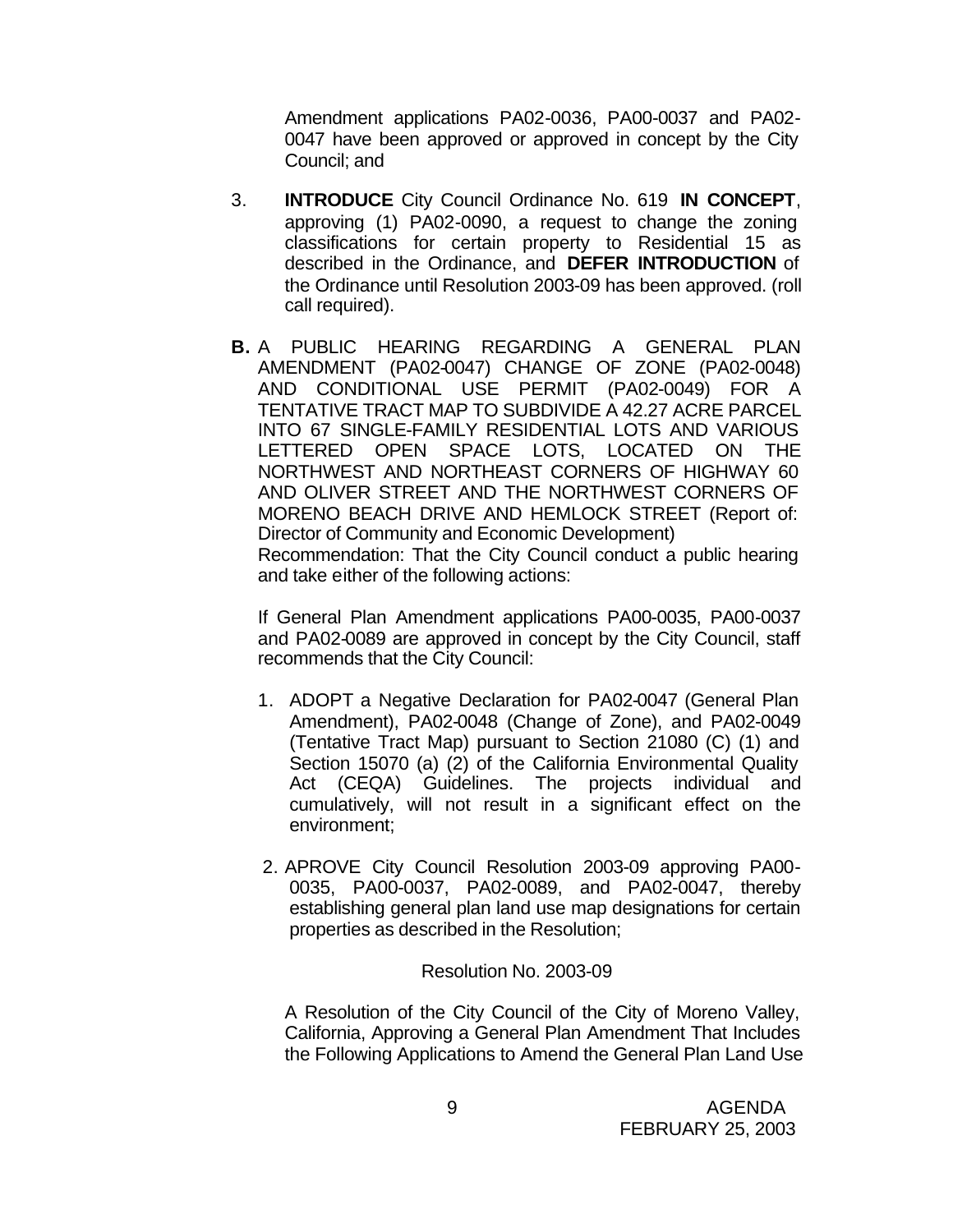Map: PA02-0089 (Involving Approximately 1.9 Acres on the South Side of Hemlock Avenue, West of Perris); PA02-0047 (Involving 33 Acres on the Northeast and Northwest Corners of State Route 60 and Oliver Street); PA00-0035 (Involving Approximately 60 Acres Located Between Casey Road and Manzanita Avenue, East of Perris Boulevard); and PA00-0037 (Involving Approximately 138 Acres Generally Located at the North End of Old Perris Boulevard, Outside of the City Limits)

3. INTRODUCE City Council Ordinance No. 620, approving PA02-0047, a request to change the zoning classifications for certain property to Residential 2 as described in the Ordinance (roll call required); and

#### Ordinance No. 620

An Ordinance of the City Council of the City of Moreno Valley, California (PA02-0048), Amending the Official Atlas of Said City, Changing the Zone on A 33 Acre Portion of Property from Community Commercial (CC) To R-2 (Residential-2) Land Use District Located on the Northwest and Northeast Corners of Highway 60 and Oliver Street, North of Highway 60

4. APPROVE City Council Resolution 2003-10, approving PA02- 0049 (Tentative Tract Map), for 67 residential single-family lots and various open space lots as described in the Resolution.

#### Resolution No. 2003-10

A Resolution of the City Council of the City of Moreno Valley, California, Approving PA02-0049 (Tentative Tract Map No. 30636) For a 67 Lot Residential Single-Family Subdivision and Various Lettered Lots for the Purposes of Open Space on a 42.27 Acre Parcel of Land

#### OR

If General Plan Amendment applications PA00-0035, PA00-0037 and PA02-0089 are not approved in concept by the City Council, staff recommends that the City Council:

1. **ADOPT** a Negative Declaration for PA02-0047 (General Plan Amendment), PA02-0048 (Change of Zone), and PA02- 0049 (Tentative Tract Map) pursuant to Section 21080 (C)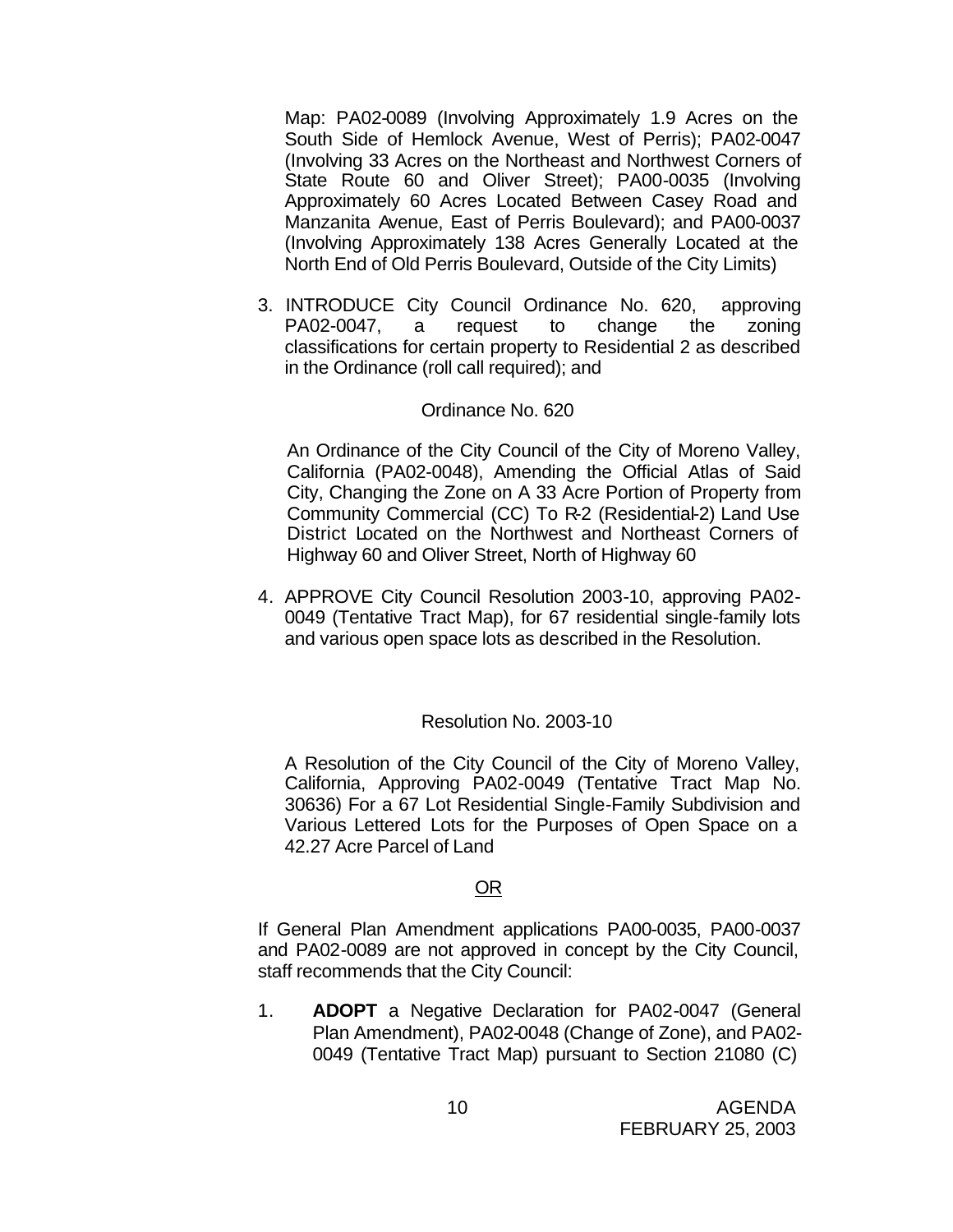(1) and Section 15070 (a) (2) of the California Environmental Quality Act (CEQA) Guidelines. The projects individual and cumulatively, will not result in a significant effect on the environment;

- 2. **APPROVE** City Council Resolution 2003-09 **IN CONCEPT**, approving applications PA00-0035, PA00-0037, PA02-0089 and PA02-0047 (General Plan Amendment), thereby establishing general plan land use map designations for certain properties as described in the Resolution; and **DEFER ADOPTION** of said Resolution 2003-09 until General Plan Amendment applications, PA00-0035. PA00- 0037 and PA02-0089 have been approved or approved in concept by the City Council;
- 3. **INTRODUCE** City Council Ordinance No. 620 **IN CONCEPT**, approving PA02-0047, a request to change the zoning classifications for certain properties to Residential 2 as described in the Ordinance; and **DEFER INTRODUCTION** of the Ordinance until Resolution 2003-09 has been approved (roll call required); and
- 4. **APPROVE** City Council Resolution 2003 –10 **IN CONCEPT,**  approving PA02-0049 (Tentative Tract Map), for 67 residential single-family lots and various open space lots as described in the Resolution; and **DEFER ADOPTION** of said Resolution 2003-10 until General Plan Amendment applications PA00-0035, PA00-0037, PA02-0089 and PA02- 0047 have been approved or approved in concept by the City Council.
- **C.** A PUBLIC HEARING TO CONSIDER APPLICATIONS PA00- 0035, PA00-0036 AND PA00-0037: PA00-0035 AND PA00-0036 ARE PROPOSALS TO CHANGE THE GENERAL PLAN LAND USE AND ZONING DESIGNATIONS FROM RESIDENTIAL 2 (UP TO 2 DWELLINGS PER ACRE) AND HILLSIDE RESIDENTIAL TO RESIDENTIAL 3 (UP TO 3 DWELLINGS PER ACRE) AND OPEN SPACE (INVOLVING APPROXIMATELY 60 ACRES LOCATED BETWEEN CASEY ROAD AND MANZANITA AVENUE, EAST OF PERRIS BOULEVARD). PA00-0037 IS A PROPOSAL TO PREZONE AND ESTABLISH GENERAL PLAN LAND USE DESIGNATIONS OF RESIDENTIAL 3 AND OPEN SPACE PRIOR TO ANNEXATION TO THE CITY OF MORENO VALLEY (INVOLVING APPROXIMATELY 138 ACRES LOCATED AT THE NORTH END OF OLD PERRIS BOULEVARD, OUTSIDE OF THE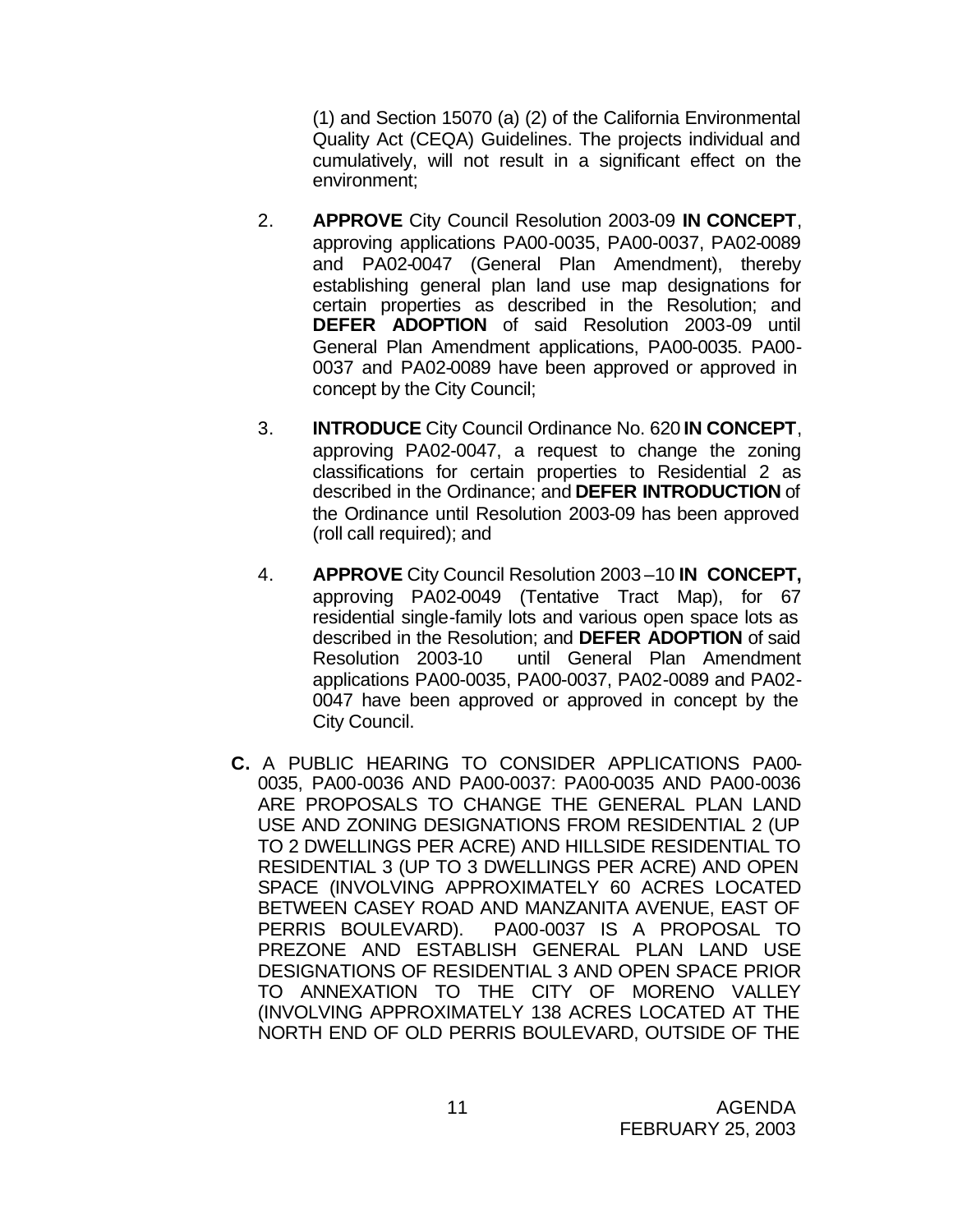CITY LIMITS) (Report of: Community and Economic Development Director)

Recommendation: That the City Council conduct a public hearing and take either of the following actions:

If both General Plan Amendment applications PA02-0089 and PA02-0047 are approved in concept by the City Council, staff recommends that the City Council:

- 1. **ADOPT** a Negative Declaration(s) for applications PA00- 0035, PA00-0036, and PA00-0037. The projects, individually and cumulatively, will not result in a significant effect on the environment;
- 2. **APPROVE** City Council Resolution 2003-09, approving PA00-0035, PA00-0037, PA02-0089 and PA02-0047, thereby establishing general plan land use map designations for certain properties as described in the Resolution; and

#### Resolution No. 2003-09

A Resolution of the City Council of the City of Moreno Valley, California, Approving a General Plan Amendment That Includes the Following Applications to Amend the General Plan Land Use Map: PA02-0089 (Involving Approximately 1.9 Acres on the South Side of Hemlock Avenue, West of Perris); PA02-0047 (Involving 33 Acres on the Northeast and Northwest Corners of State Route 60 and Oliver Street); PA00-0035 (Involving Approximately 60 Acres Located Between Casey Road and Manzanita Avenue, East of Perris Boulevard); and PA00-0037 (Involving Approximately 138 Acres Generally Located at the North End of Old Perris Boulevard, Outside of the City Limits)

3. **INTRODUCE** City Council Ordinance No. 621, approving (1) PA00-0036, a request to change the zoning classifications for certain property to Residential 3 and Open Space as described in the Ordinance; and (2) PA00-0037, a request to prezone certain property to Residential 3 and Open Space as described in the Ordinance. (roll call required)

## Ordinance No. 621

An Ordinance of the City Council of the City of Moreno Valley, California, Approving a Zone Change from Residential 2 and Hillside Residential to Residential 3 and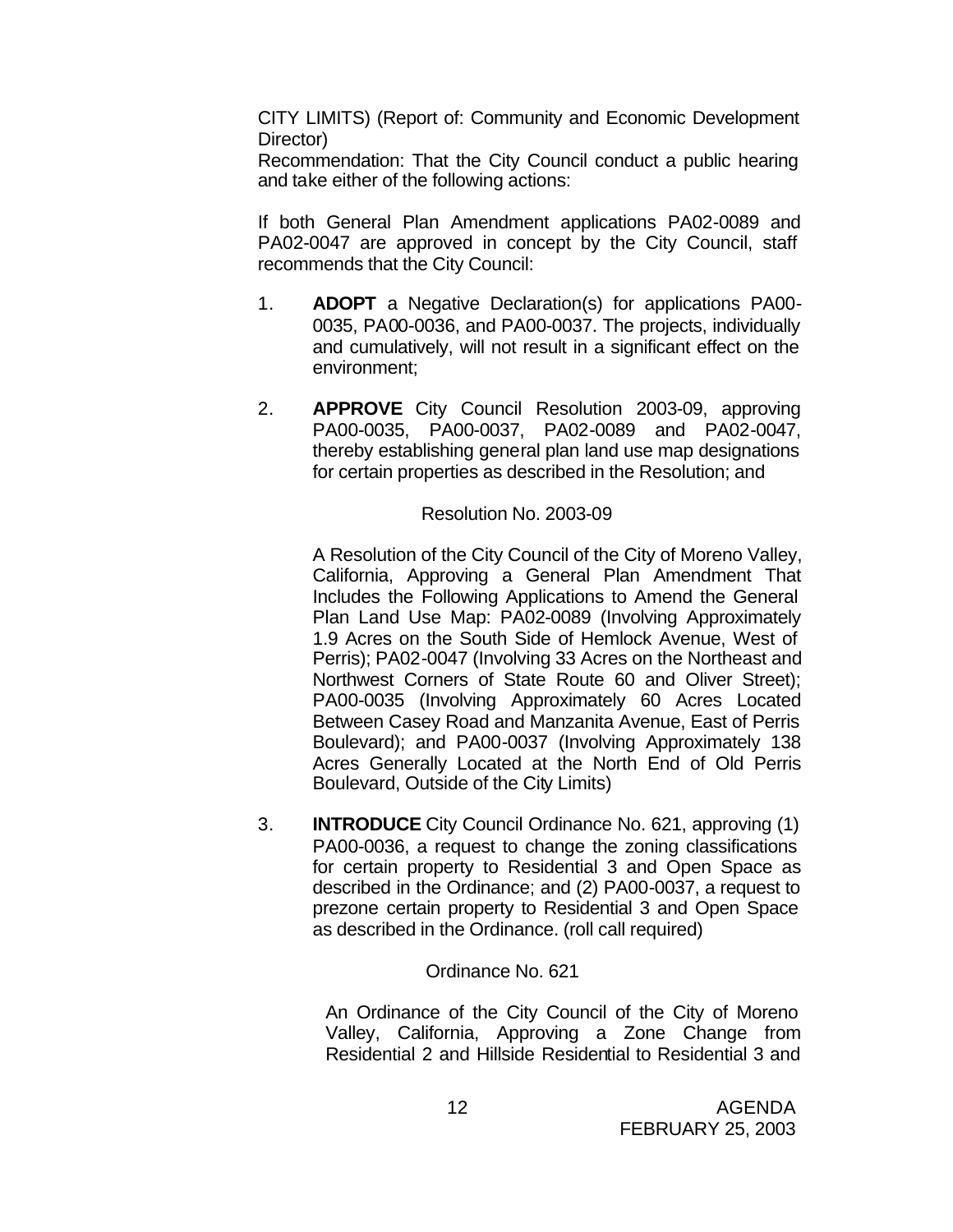Open Space (Involving Approximately 60 Acres Located Between Casey Road and Manzanita Avenue, East of Perris Boulevard); and Prezoning Certain Property as Residential 3 and Open Space (Involving Approximately 138 Acres Located Outside of the City Limits at the North End of Old Perris Boulevard

## OR

If General Plan Amendment applications PA02-0089 and PA02- 0047 are not approved in concept by the City Council, staff recommends that the City Council:

- 1. **ADOPT** a Negative Declaration(s) for applications PA00- 0035, PA00-0036, and PA00-0037. The projects, individually and cumulatively, will not result in a significant effect on the environment;
- 2. **APPROVE** Resolution 2003-09 **IN CONCEPT**, a resolution approving applications PA00-0035, PA00-0037, PA02-0089 and PA02-0047, establishing general plan land use map designations for certain properties as described in the Resolution; and **DEFER ADOPTION** of said Resolution 2003-09 until General Plan Amendment applications PA02- 0089 and PA02-0047 have been approved or approved in concept by the City Council; and
- 3. **INTRODUCE** City Council Ordinance No. 621 **IN CONCEPT**, approving (1) PA00-0036, a request to change the zoning classifications for certain property to Residential 3 and Open Space as described in the Ordinance; and (2) PA00-0037, a request to prezone certain property to Residential 3 and Open Space as described in the Ordinance; and **DEFER INTRODUCTION** of the Ordinance until Resolution 2003-09 has been approved. (roll call required)
- D5. A PUBLIC HEARING TO CONSIDER AMENDMENT TO FINAL MAP 23553-4 – MODIFICATION OF OWNER'S STATEMENT AND EASEMENT DESIGNATION TO LETTERED LOT DESIGNATION – EAST SIDE OF PIGEON PASS ROAD, NORTH OF SUNNYMEAD BOULEVARD (MV DEVELOPMENT) (Report of: Director of Public Works/City Engineer) Recommendation: Approve a modification of the Owner's Statement and change the easement designation of the bio-filter area to a lettered lot, thereby allowing the developer to reserve

ownership and eventual ownership in fee title by the Homeowners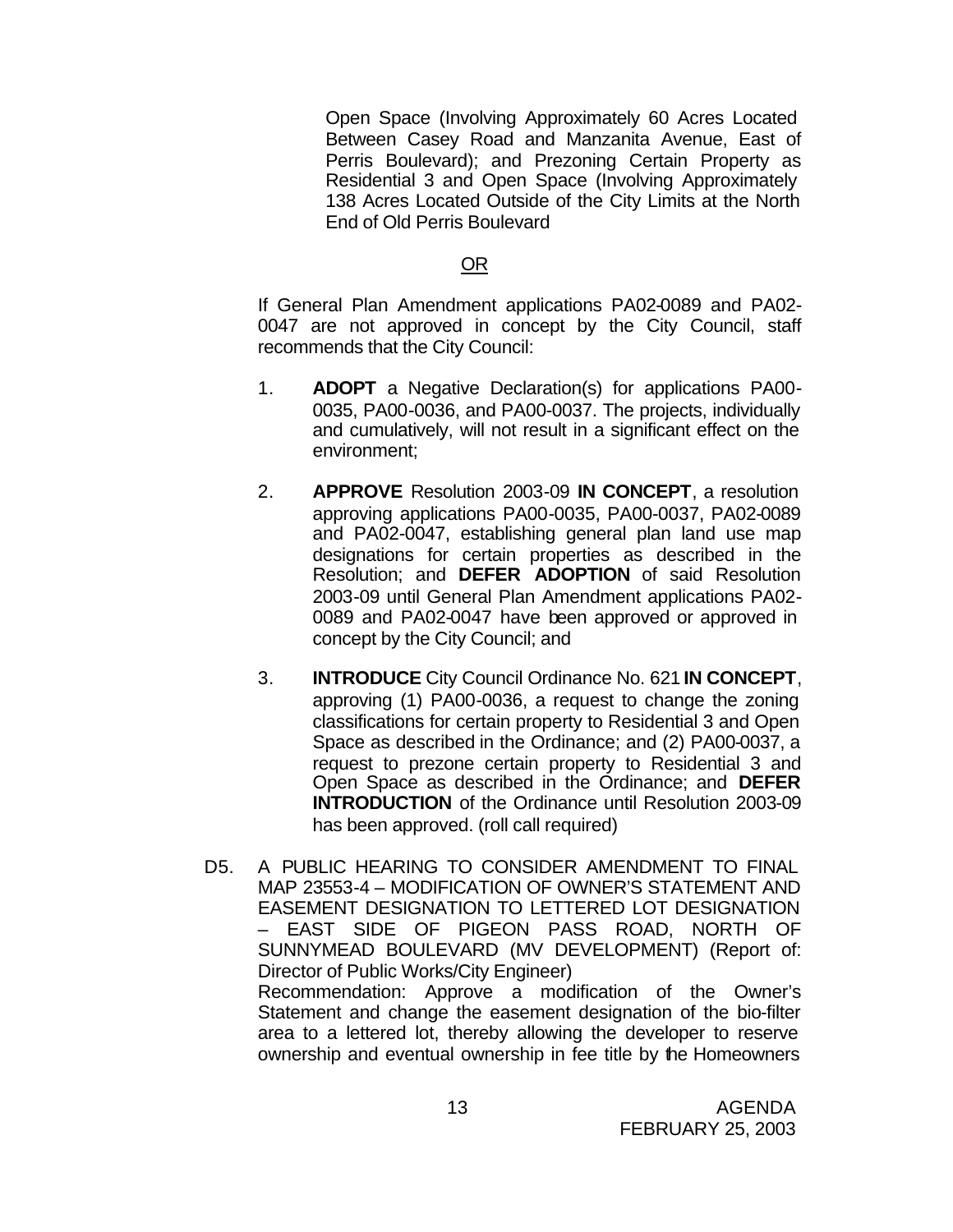Association; and authorize the City Clerk to sign the map and transmit said map to the County Recorder's Office for recordation.

# **E. ITEMS REMOVED FROM CONSENT CALENDARS FOR DISCUSSION OR SEPARATE ACTION**

# **F. REPORTS**

- F1. PUBLIC COMMENTS DURING CITY COUNCIL MEETINGS (Report of: City Clerk) Recommendation: That the City Council discuss and consider changing the time public comments on matters not on the agenda are heard during regular City Council meetings, and if a different time for such comments is chosen, direct staff to prepare a resolution adopting amended Rules of Procedure to reflect the preferred change.
- F2. AN ORDINANCE AMENDING SECTION 3.38.120 AND 3.42.110 OF THE MUNICIPAL CODE RELATING TO THE BUILDING COST INDEX FOR RESIDENTIAL AND COMMERCIAL DEVELOPMENT IMPACT FEES (Report of: Director of Finance/City Treasurer) Recommendation: Introduce Ordinance No. 622, Amending Section 3.38.120 and 3.42.110 of Title 3 of the Municipal Code Relating to the Building Cost Index for Residential and Commercial Development Impact Fees (Roll Call Required).

# Ordinance No. 622

An Ordinance of the City Council of the City of Moreno Valley, California, Amending Title 3 of the City of Moreno Valley Municipal Code by Amending Section 3.38.120 of Chapter 3.38, Relating to Residential Development Impact Fees, and Amending Section 3.42.110 of Chapter 3.42, Relating to Commercial Development Impact Fees

F3. LIBRARY BOND ACT APPLICATION APPROVAL (Report of: Library Director) Recommendation: That the City Council approve an application to the California Public Library Construction and Renovation Board for grant funding for the construction of a 68,000 square foot New Main Library to be located on the Civic Center site and authorize said application to be submitted in the second funding cycle by the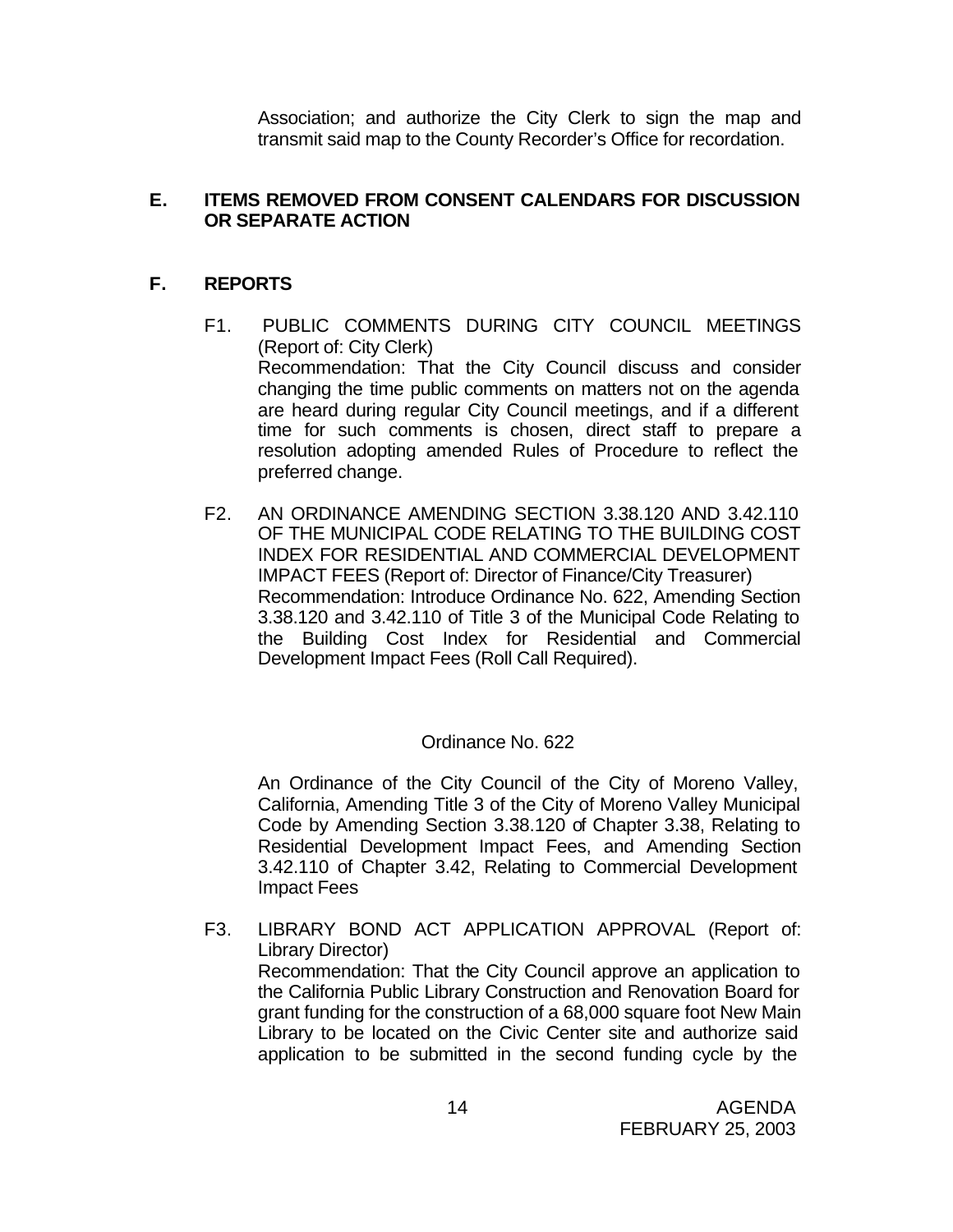deadline date of March 28, 2003 and adopt Resolution No. 2003- 11, certifying project budget, local funding commitment, supplemental funds, and public library operation for proposed library operation for proposed library expansion project.

## Resolution No. 2003-11

A Resolution of the City Council of the City of Moreno Valley, California, Certifying Project Budget, Local Funding Commitment, Supplemental Funds and Public Library Operation for Proposed Library Expansion Project

- F4. LEGISLATIVE UPDATE (Report of: Assistant City Manager) Recommendation: That the City Council receive and file the Legislative Status Report.
- F5. CITY MANAGER'S REPORT (Informational Oral Presentation not for Council action)

# **G. LEGISLATIVE ACTIONS**

ORDINANCES - 1ST READING AND INTRODUCTION – NONE

ORDINANCES - 2ND READING AND ADOPTION

G1. ORDINANCE NO. 616, AN ORDINANCE OF THE CITY COUNCIL OF THE CITY OF MORENO VALLEY, CALIFORNIA, AMENDING TITLE 9 OF THE MORENO VALLEY MUNICIPAL CODE BY AMENDING CHAPTERS 9.03, 9.04, 9.05, 9.07, 9.08, 9.09, 9.11, 9.13 AND 9.16, ADDING A NEW CHAPTER 9.17 REGARDING LANDSCAPE REQUIREMENTS; AND REPEALING ORDINANCE NO. 247, "CITY OF MORENO VALLEY LANDSCAPE DEVELOPMENT GUIDELINES AND SPECIFICATIONS" (RECEIVED FIRST READING AND INTRODUCTION FEBRUARY 11, 2003 ON A 5-0 VOTE) (Report of: Director of Community and Economic Development)

Recommendation: Adopt Ordinance No. 616.

### Ordinance No. 616

 An Ordinance of the City Council of the City of Moreno Valley, California, Amending Title 9 of the Moreno Valley Municipal Code by Amending Chapters 9.03, 9.04, 9.05, 9.07, 9.08, 9.09, 9.11, 9.13 and 9.16, Adding a New Chapter 9.17 Regarding Landscape Requirements; and Repealing Ordinance No. 247, "City of Moreno Valley Landscape Development Guidelines and Specifications"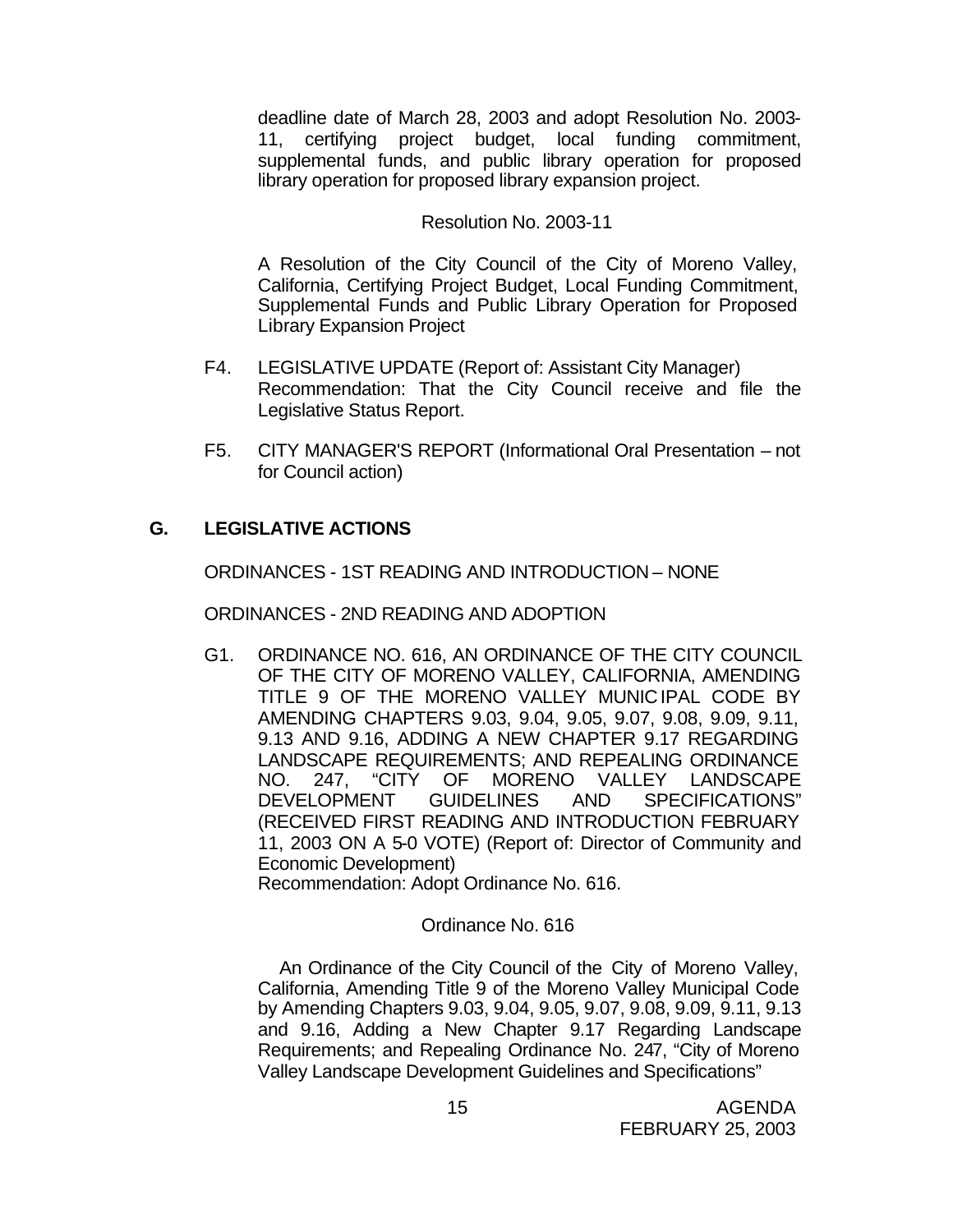# ORDINANCES - URGENCY ORDINANCES - NONE

# RESOLUTIONS – NONE

# PUBLIC COMMENTS **ON ANY SUBJECT NOT ON THE AGENDA** UNDER THE JURISDICTION OF THE CITY COUNCIL

Those wishing to speak should complete and submit a PINK speaker slip to the Bailiff. There is a three-minute time limit per person.

All remarks and questions shall be addressed to the presiding officer or to the City Council and not to any individual Council member, staff member or other person.

# **CLOSING COMMENTS AND/OR REPORTS OF THE CITY COUNCIL, COMMUNITY SERVICES DISTRICT, OR COMMUNITY REDEVELOPMENT AGENCY**